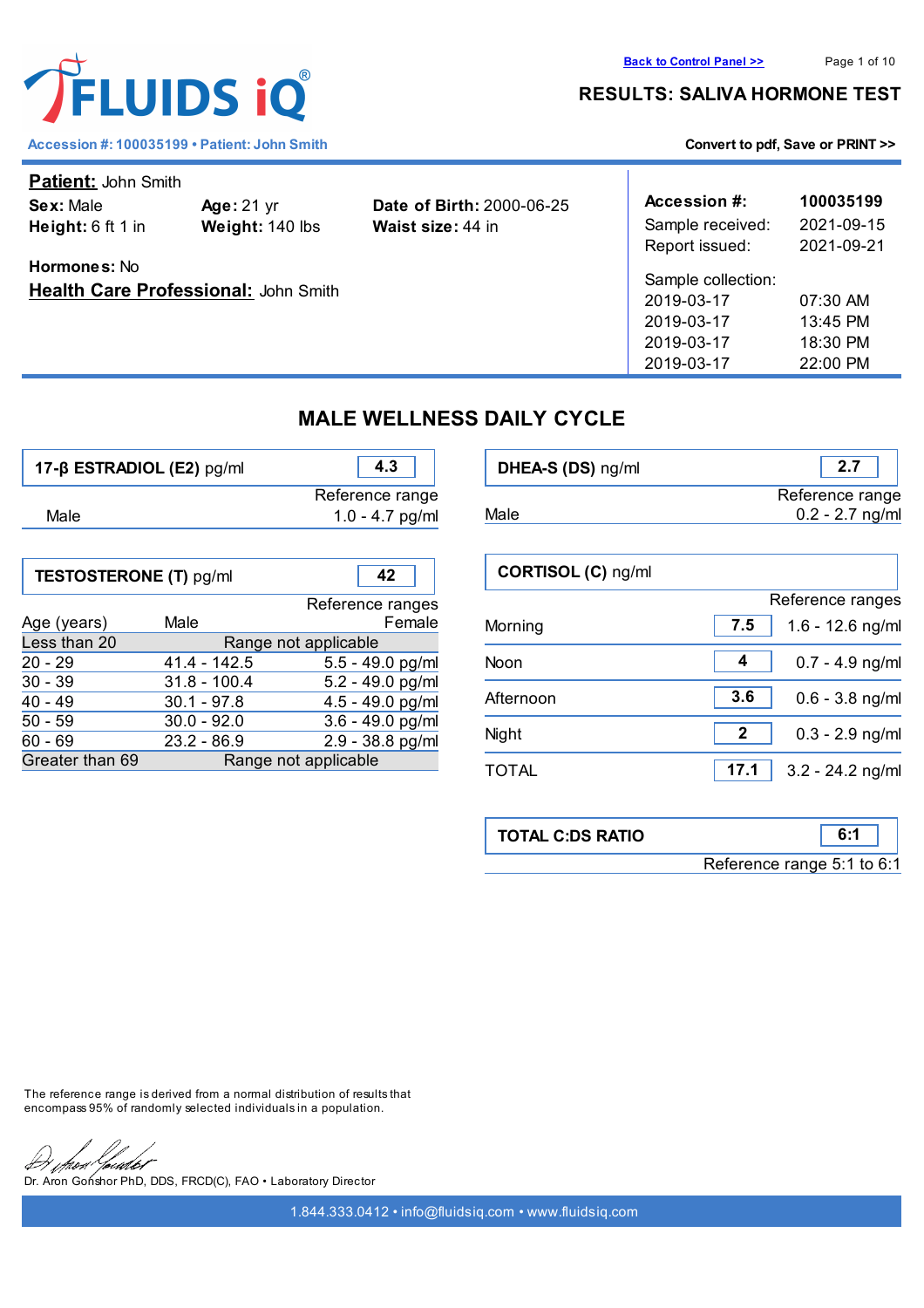

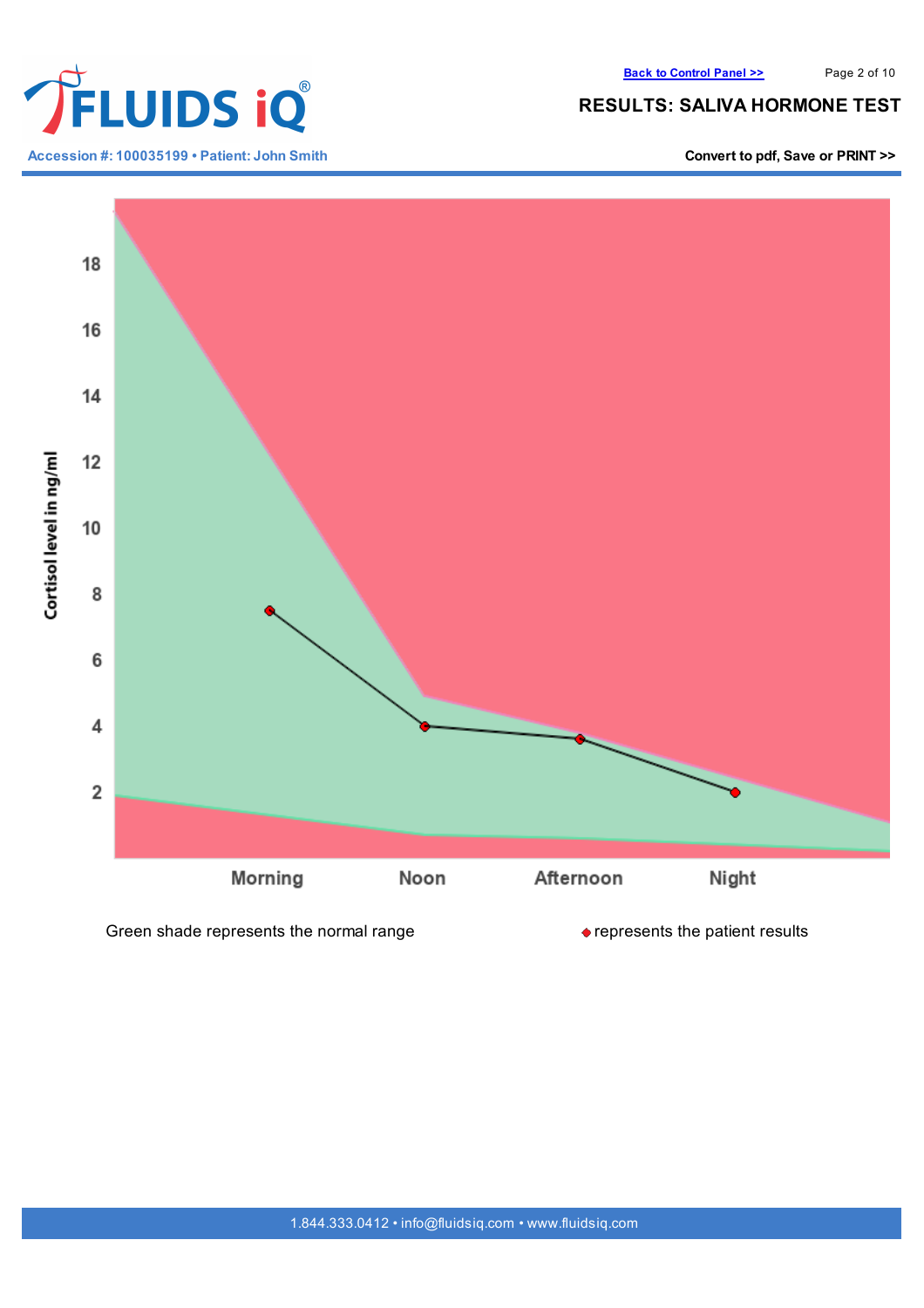

**Accession #: 100035199 • Patient: John Smith [Convert](convert_pdf.php?var=stage.fluidsiq.com/reports/graph_rep/male_wdc.php?codelnk=3519accb238b2add6470016df5c8feb7ea6e36d46a183bd76ef10a06d23cbe5b&codelnk=3519accb238b2add6470016df5c8feb7ea6e36d46a183bd76ef10a06d23cbe5b&client=100035199) to pdf, Save or PRINT >>**

## **RESULTS: SALIVA HORMONE TEST**

| Hot flashes, night sweats                            |      |      |                |        |
|------------------------------------------------------|------|------|----------------|--------|
| Cold &/or heat intolerance                           |      |      |                |        |
| High cholesterol / triglycerides                     |      |      |                |        |
| Decreased muscle mass & wasting                      |      |      |                |        |
| Foggy thinking, memory lapse                         |      |      |                |        |
| Allergies: Foods/airborne particles                  |      |      |                |        |
| Migraines &/or headaches                             |      |      |                |        |
|                                                      |      |      |                |        |
| Weight gain at waist                                 |      |      |                |        |
| Low blood pressure                                   |      |      |                |        |
| Cravings for sweets                                  |      |      |                |        |
| Trouble falling asleep                               |      |      |                |        |
| Insomnia                                             |      |      |                |        |
| Depression (tearfulness, lowered drive, mood swings) |      |      |                |        |
| Infertility                                          |      |      |                |        |
| Weight gain at hips                                  |      |      |                |        |
| Bone loss                                            |      |      |                |        |
| Aches & pains, stiffness                             |      |      |                |        |
| Dehydrated & thin skin, hair                         |      |      |                |        |
| Difficulty &/or increased urinating, incontinence)   |      |      |                |        |
| Irritable, aggressive                                |      |      |                |        |
| Water retention, swelling                            |      |      |                |        |
| Numbness - feet & hands                              |      |      |                |        |
| Lowered libido                                       |      |      |                |        |
| Anxiety (restless, panic attacks)                    |      |      |                |        |
| AM fatigue                                           |      |      |                |        |
| PM fatigue                                           |      |      |                |        |
| Prostate abnomalities                                |      |      |                |        |
| Erectile Dysfunction                                 |      |      |                |        |
| Sleep apnea                                          |      |      |                |        |
| Loss of scalp hair &/or beard growth                 |      |      |                |        |
| Tender / fibrocystic breasts                         | ⋇    |      |                |        |
| Vaginal dryness or burning                           |      |      |                |        |
| Periods absent/skipped, spotting, heavy bleeding     | ⋇    |      |                |        |
| Hair loss, increased facial & body hair, acne        |      |      |                |        |
| Uterine fibroids                                     | ∗    |      |                |        |
|                                                      | 0    | 1    | $\overline{c}$ | 3      |
| Score                                                | None | Mild | Moderate       | Severe |
|                                                      |      |      |                |        |

 $*$  Indicates that symptom left blank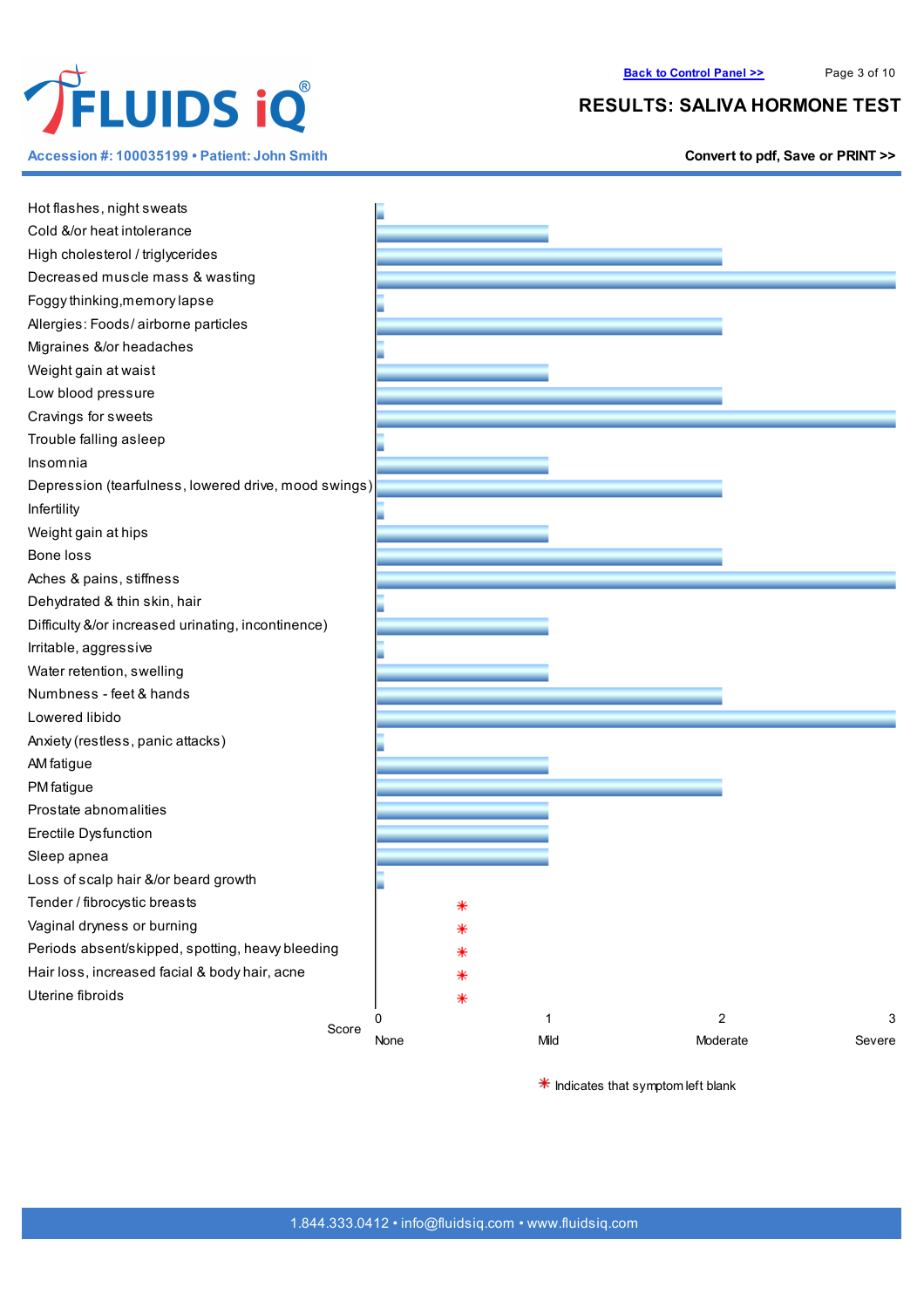



## **Understanding Hormone Excess and Deficiency**

The comments provided here are for educational purposes only. They should not be interpreted as being diagnostic or treatment recommendations. Those decisions are the responsibility of the health care professional. Moreover, the reference range shown in this report is derived from a normal distribution of results that encompass 95% of randomly selected individuals in a population.

## **IN THE PRESENT TEST**

#### **CORTISOL**

The Morning cortisol level lies inside the reference range. Cortisol levels are normally highest shortly after waking and indicate normal adrenal function at its circadian peak.

The Noon cortisol level lies inside the reference range and indicate that the adrenal glands are responding well to the needs of the day, especially in glycemic control. This highlights the importance of the adrenal glands in the regulation of blood glucose levels.

The Afternoon cortisol level lies inside the reference range and indicate that the adrenal glands are responding well to the needs of the day, especially in glycemic control.

The Nightime cortisol level lies inside the reference range, and indicates that adrenal glands are functioning normally within the circadian cycle. It is a good indicator of a normal baseline level of adrenal activity.

#### **DHEA-S (Dehydroepiandosterone Sulphate)**

DHEA-S lies within the reference range. DHEA, together with cortisol, plays an important role in maintaining normal blood glucose levels (glycemic control). Normal levels are important in proper metabolism of carbohydrates, fats and proteins.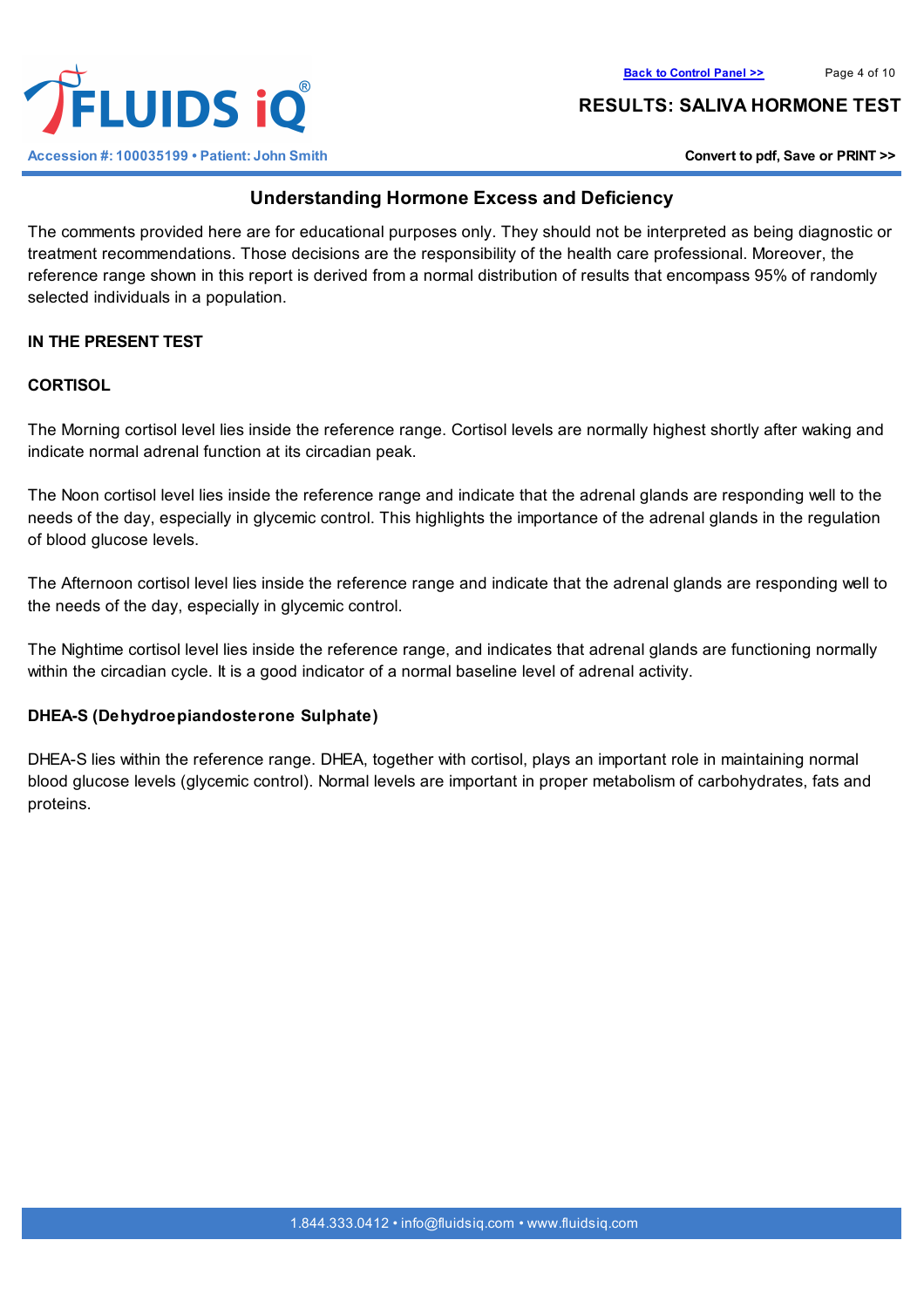## **General Discussion**

#### **CORTISOL**

**About Cortisol:** Cortisol is produced by the adrenal glands, which are controlled by parts of the brain called the hypothalamus and pituitary. Cortisol plays an important role in breaking down glycogen to glucose in liver and muscle tissue. It mobilizes glucose, so as to maintain normal blood sugar levels, the primary energy source for the brain. Cortisol levels are highest in the early morning (approximately 8 am) and reach the lowest level about midnight to 4 am, or three to five hours after the onset of sleep. Diurnal cycles of cortisol levels are found in human saliva. Cortisol production comes in response to daily stress, as well as emotional upset, infections and surgery. It prevents the release of substances in the body that cause inflammation. It is used to treat conditions resulting from over activity of the B-cell-mediated antibody response. Examples include inflammatory and rheumatoid diseases, as well as allergies. Low-potency hydrocortisone, available as a non-prescription medicine in some countries, is used to treat skin problems such as rashes, and eczema $1, 2, 3$ .

**Low Cortisol**, especially if it remains so throughout the day, may indicate **Adrenal Exhaustion**, which is caused by stress, such as sleep deprivation, emotional stress, poor diet, nutrient deficiencies, and/or synthetic glucocorticoid medications that suppress cortisol production. Chronic stress depletes cortisol and is associated with symptoms of morning and evening fatigue, aches and pains, fibromyalgia, cold body temperature, decreased stamina, slow pulse rate, low blood sugar (sugar craving) and low blood pressure. In addition one often encounters increased allergies (immune dysfunction), and sensitivity to chemicals. Symptoms of thyroid deficiency can also be due to low cortisol levels. Exercise, more adequate sleep, a diet with adequate protein, 'bio-identical' progesterone, adrenal extracts and nutritional supplements are often helpful in correcting low cortisol.

**High Cortisol.** Although normal cortisol levels are essential for life, chronically elevated levels can be very detrimental. Increased cortisol production by the adrenals is a normal response to routine stress, but when stress is chronic and cortisol output remains high over a prolonged period (months/years), break- down of normal tissues (muscle wasting, thinning of skin, bone loss) and immune suppression can result. Common symptoms of chronic high cortisol include sleep disturbances, fatigue, depression and weight gain in the waist and anxiety. Stress and persistently elevated cortisol levels can contribute to premature aging and chronic illness.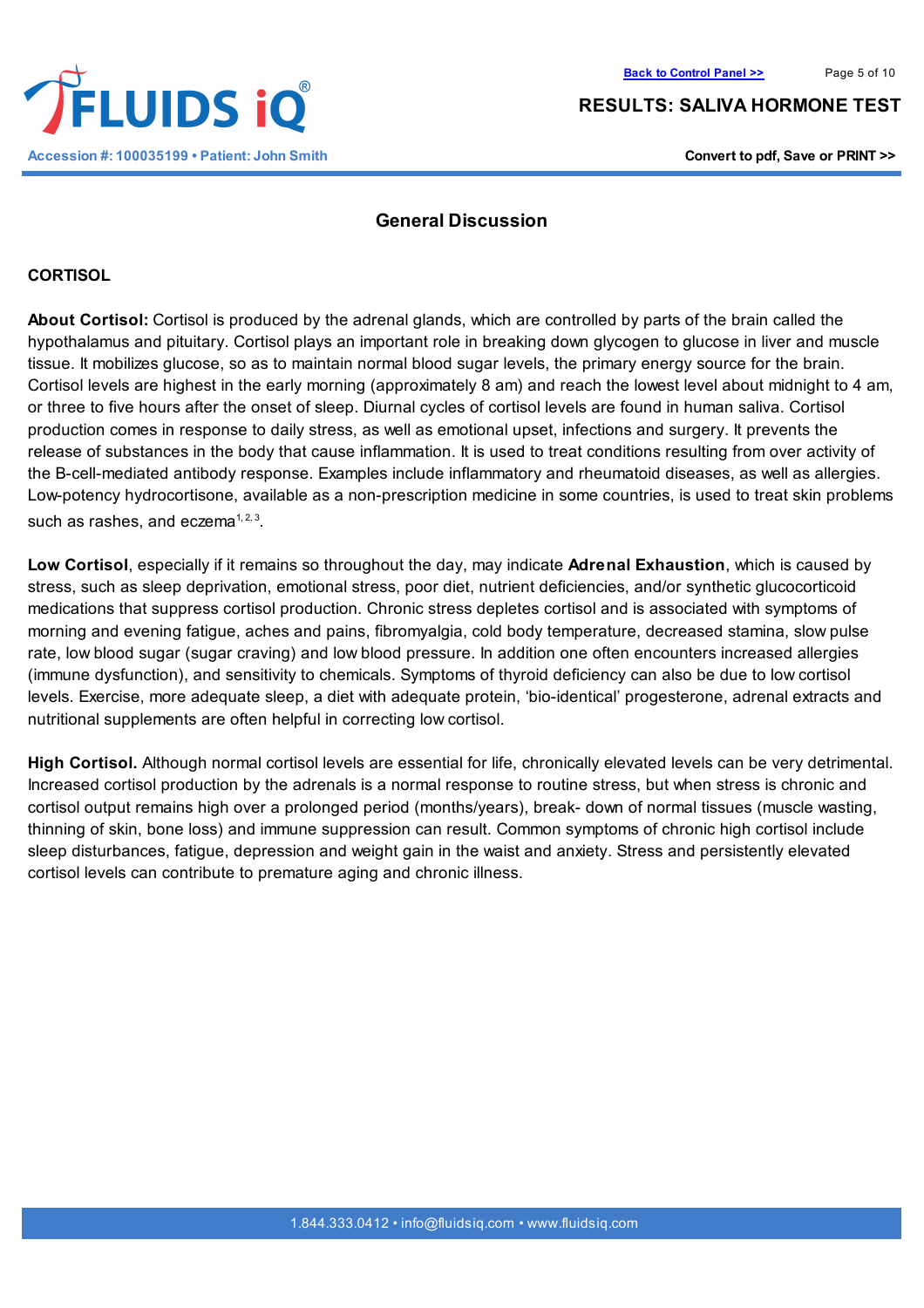#### **ESTROGENS**

(Estrone-E1, 17-β Estradiol-E2, Estriol-E3) Estrogens are the primary female sex hormones. They play important roles in stimulating growth of the reproductive tissues, maintaining healthy bones, increasing the levels of neurotransmitters in the brain and helping keep the cardiovascular system healthy. During menopause estrone is the predominant circulating estrogen and during pregnancy it is estriol. Though estriol is the most plentiful of the three estrogens it is also the weakest, whereas estradiol is the strongest, with a potency of approximately 80 times that of estriol. Thus, estradiol is the most important estrogen in non-pregnant females who are between the first menstruation (menarche) and menopause stages of life. However, during pregnancy this role shifts to estriol, and in postmenopausal women estrone becomes the primary form of estrogen in the body. All of the different forms of estrogen are synthesized from androgens, specifically testosterone and androstenedione.

**Low Estradiol** is unusual in premenopausal women, unless they have no ovulation, or are taking birth control pills, since the latter can suppress ovarian estrogen production. It is much more common in post-menopausal women whose ovaries were removed, or those who have not had hormone replacement. Symptoms and signs of low estrogen levels include sleep disturbances, foggy thinking, hot flashes, night sweats, vaginal dryness, thinning skin, incontinence, and heart palpitations.

**High Estradiol** in premenopausal women is usually due to over production of androgens by the adrenal glands and ovaries (DHEA and testosterone), or by estrogen replacement therapy (ERT). In postmenopausal women high estradiol levels are usually due to estrogen supplements. Excess estrogen levels, such as estradiol, even at normal premenopausal levels, when not balanced by adequate progesterone, may create what is referred to as "**Estrogen Dominance**". Symptoms may include irritability, anxiety, mood swings, weight gain at the hips, water retention, bleeding problems (due to uterine lining overgrowth and fibroids) and thyroid deficiency. **Estrogen in Females and Males:**

Estrogen is considered to be the female hormone, whereas testosterone is considered the male hormone. However, both hormones are present in both sexes. The sexual distinctions are not qualitative differences, but rather result from quantitative divergence in hormone concentrations and differential expressions of steroid hormone receptors. In males, estrogen is present in low concentrations in blood, but can be extraordinarily high in semen; as high as 250 pg/ml in testicular fluids, which is higher than serum estradiol in the female. It is well known that male reproductive tissues have estrogen receptors, but the role of estrogen in male reproduction remains unclear.

Estrogen regulates the reabsorption of luminal fluid in the head of the epididymis. Disruption of this essential function causes sperm to enter the epididymis diluted, rather than concentrated, resulting in infertility. This finding raises further concern over the potential direct effects of environmental estrogens on male reproduction and reported declines in human sperm counts.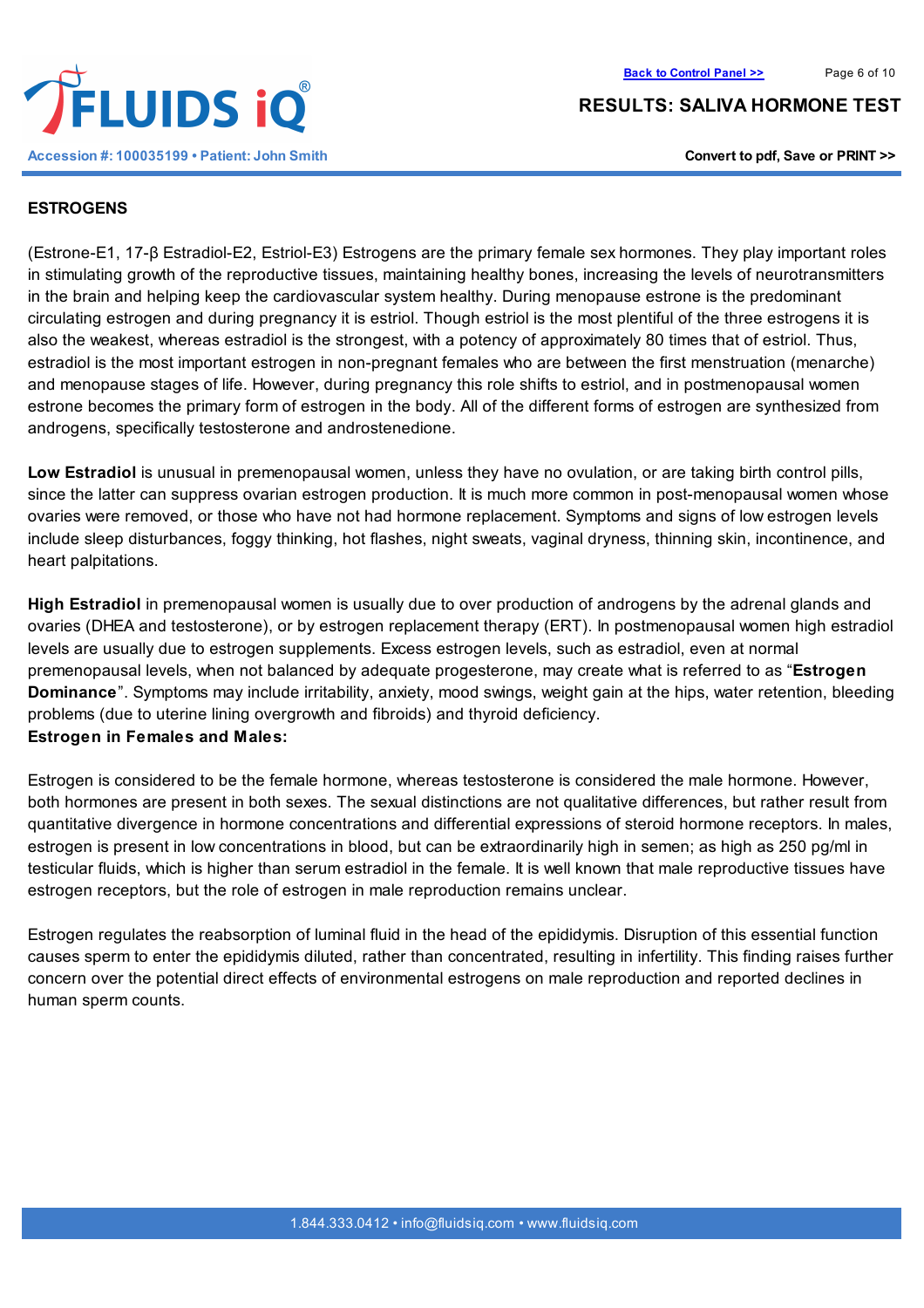

In males, the main biologically active estrogen is estradiol. The primary source of estradiol in men is from the conversion (aromatization) of testosterone by estrogen synthase. As men age, the production of androgens from the adrenals and gonads is decreased. The aromatization of testosterone to estradiol is often maintained, but due to a variety of factors, more testosterone is aromatized in fatty tissues, causing a further imbalance of the ratio of testosterone to estrogen; i.e. too much estradiol and not enough testosterone. The result is a deficiency of beneficial testosterone and an excess amount of estradiol.

As men age, the amount of testosterone produced in the testes diminishes greatly. Yet estradiol levels remain persistently high. The reason for this is increasing aromatase (estrogen synthase) activity along with age-associated fat mass, especially in the belly. Estradiol levels correlate significantly to body fat mass and more specifically to subcutaneous abdominal fat. The epidemic of abdominal obesity observed in aging men is associated with a constellation of degenerative disorders, including heart disease, diabetes, and cancer.

Subcutaneous abdominal fat acts as a secretory gland, often producing and emitting excessive levels of estradiol into an aging man's blood. One's waist circumference is a highly accurate prognostic measurement of future disease risk, with excess estradiol secretion being at least one of the deadly mechanisms associated with the difficult to resolve problem of having too much abdominal fat.

Symptoms of excess estrogen in aging men include the development of breasts, having too much abdominal weight, feeling tired, suffering loss of muscle mass, and having emotional disturbances. Many of these symptoms correspond to testosterone deficiency as well.

## **ANDROGENS**

The endocrine glands secrete 5 androgens through a similar pathway: Testosterone, dehydroepiandrosterone (DHEA) and its sulphated form (DHEA-S), androstenedione, and androstenediol. Testosterone, and its biologically active metabolite dihydrotestosterone (DHT), are the only androgens with direct androgenic activity. DHEA-S, DHEA, and androstenedione are all precursors of testosterone.

## **a) TESTOSTERONE**

Testosterone is considered the "male hormone". In men it is produced by the testes and in much smaller amounts by the ovaries in women. It is responsible for many of the secondary sex characteristics seen in men such as a deeper voice and hair on the chest, in addition to contributing to a healthy libido, regulating the immune system, maintaining optimal memory, building muscle mass, and maintaining energy levels. In both men and women testosterone levels are highest in the teens and then decline gradually with age, playing a role in the loss of bone density. In women, premenopausal testosterone levels are usually within the high-normal range and postmenopausal levels at low-normal range.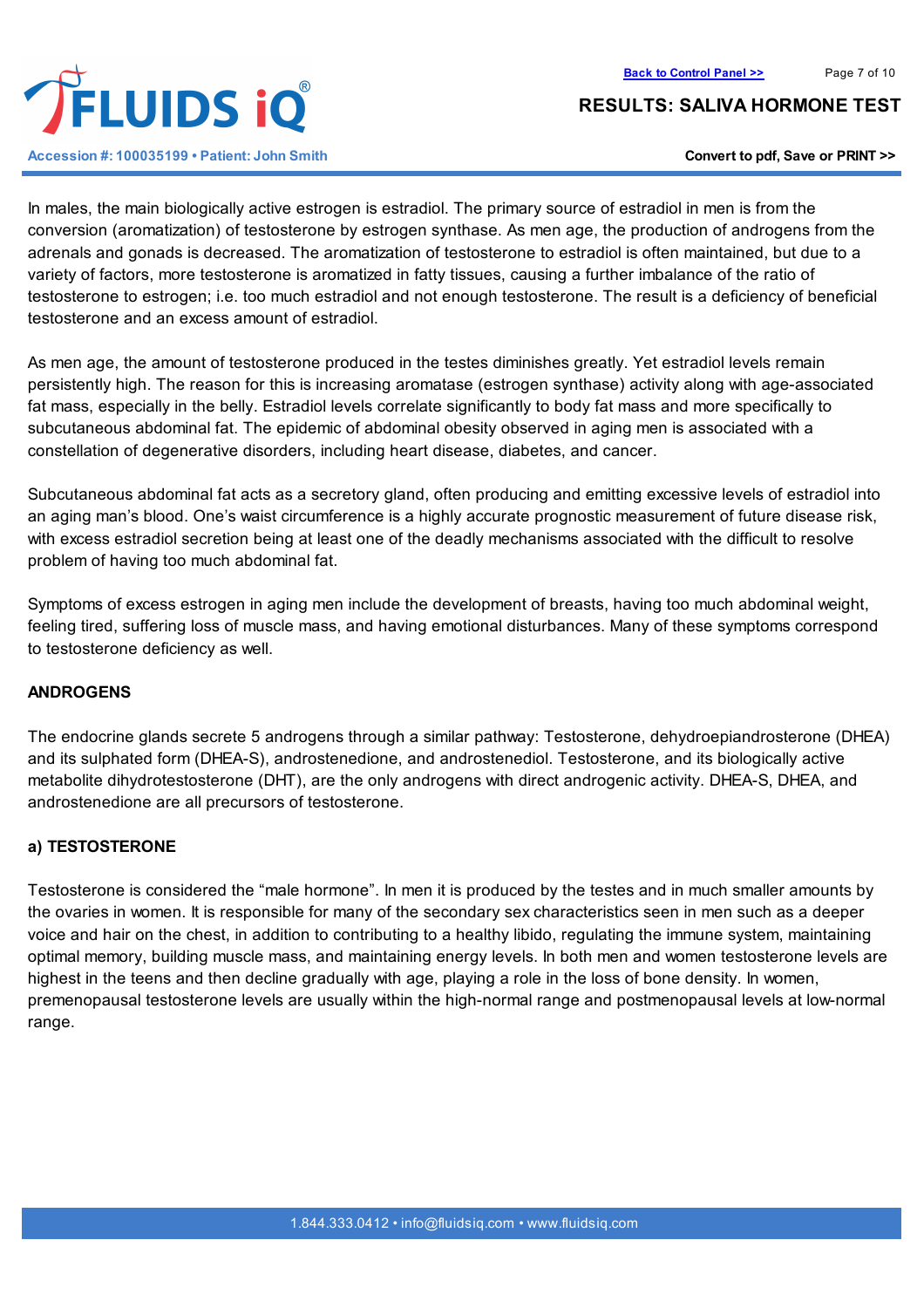

**Low Testosterone** is most often a result of aging, testes or ovary removal, suppression of ovarian and testicular production by stress hormones (cortisol), the use of synthetic HRT and contraceptives, and/or damage to the testes, ovaries, and adrenal glands by medications, radiation therapies, or trauma. Chronically low testosterone, in both sexes, may cause fatigue or decreased energy as well as reduced sex drive or desire (libido). In addition it may cause reduced stamina and the loss of bone and/or muscle mass, loss of body hair, incontinence, aches and pains, memory lapse, cognitive decline and depression. In women, testosterone imbalance has been associated with coronary heart disease and heart attacks (myocardial infarcts), especially in post-menopausal women. In men, testosterone levels decrease with age. While this decrease may not be noticeable in some men, others may experience significant changes starting in middle age, or more commonly at age 60 and above. This drop in testosterone levels is sometimes termed "male menopause", hypogonadism, or andropause.

Low testosterone levels may result in a decline in physical energy, strength, stamina, and diminished mental aggressiveness. These men may experience more aches and pains in the bones and joints and they may also have a decline in libido and a greater incidence of erectile dysfunction.

**High Testosterone** is the result of excess production by the ovaries, testes and adrenal glands, or androgen supplementation (testosterone, DHEA). In men high levels will manifest in increased scalp hair loss. The higher the levels the more likely these men will exhibit risky and aggressive behavior, whether sexual, injury risk, or criminal. Symptoms of high testosterone levels in premenopausal women include loss of scalp hair, increased body and facial hair, acne, and oily skin. Supplementation with topical testosterone at doses in excess of levels produced by the ovaries (0.3-1 mg) or testes (5-10 mg) can raise testosterone to levels beyond physiological range.

## **b) DHEA-S (Dehydroepiandrosterone Sulphate)**

**About DHEA:** DHEA, a testosterone precursor, is the most abundant circulating steroid hormone. DHEA is produced predominately by the adrenal glands, the gonads, and the brain, where it functions predominantly as a metabolic intermediate in the biosynthesis of the androgen and estrogen sex steroids. DHEA-S is the sulphated form, and in blood it approaches levels 300 times that of free DHEA. Whereas DHEA levels are at a peak in the early morning, DHEA-S levels show no diurnal variation. From a practical point of view, measurement of DHEA-S is preferable to DHEA, as its levels are more stable. In the young the levels approach the high end of the range. They decrease with age and get to the lower end of normal in middle age.

Low DHEA-S can be caused by adrenal exhaustion and is commonly seen in accelerated aging and diseases such as cancer.

High DHEA-S can be associated with insulin resistance/PCOS<sup>4</sup> (polycystic ovaries) or DHEA supplementation.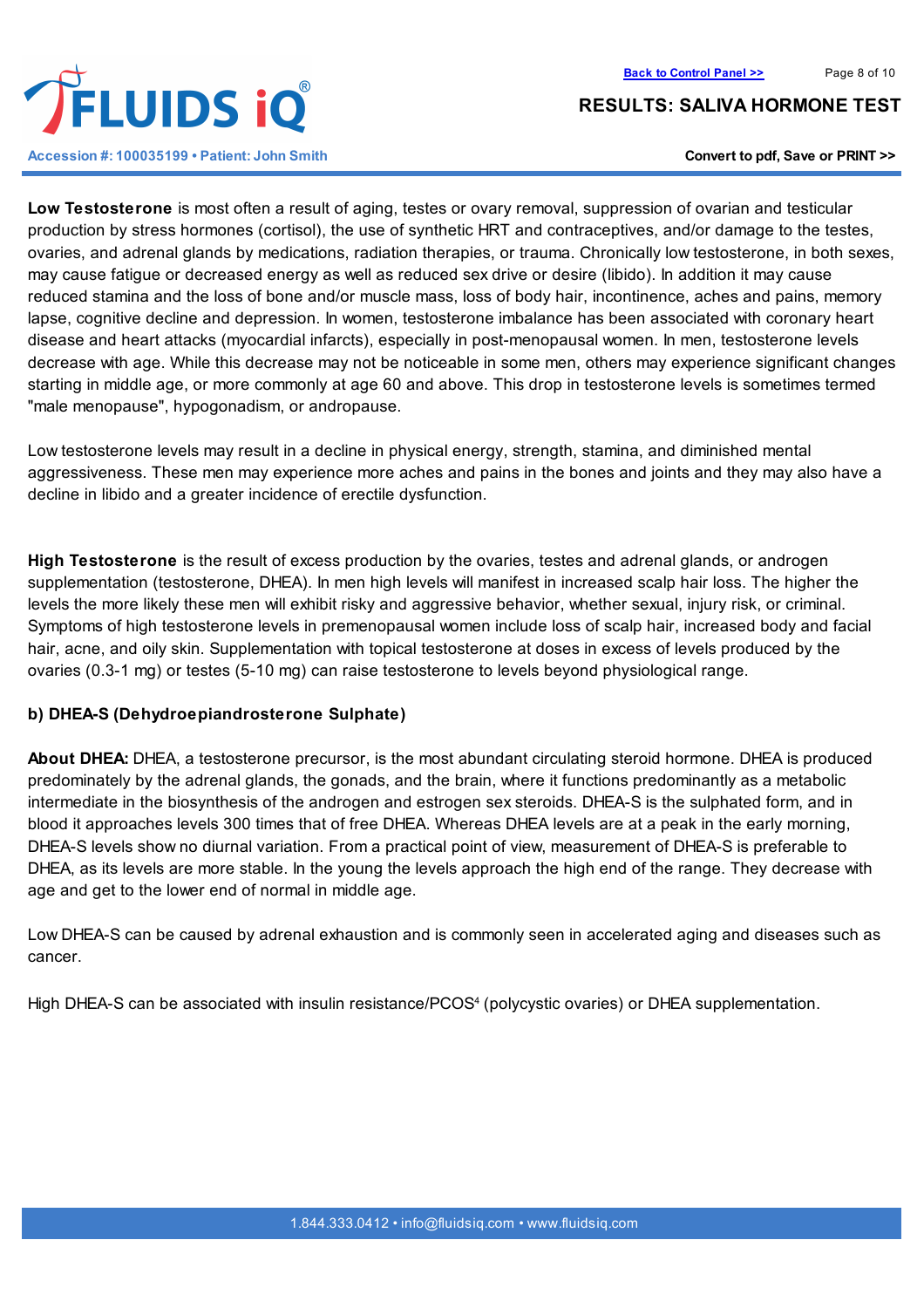



## **TOTAL CORTISOL : DHEA-S RATIO**

The normal ratio ranges from 5:1 to 6:1, and is an indicator of the adrenal output of cortisol and the androgens. It is age dependent, since there is a decline in DHEA-S with age, while the levels of morning cortisol remain relatively stable or increase slightly. If the ratio is higher than normal it is due to adrenal dysfunction. When the body experiences chronic stress, pregnenolone, the precursor to all other steroidal hormones, begins to overproduce cortisol (known as 'cortisol escape'). This is at the expense of all the other steroidal hormones (DHEA and its metabolites, including progesterone, testosterone, and the estrogens). As pregnenolone is diverted to cortisol, DHEA-S depletion begins. This creates an elevated cortisol to DHEA-S ratio. If the ratio is lower than normal for that age, and the DHEA-S level is within the normal range, it is probably due to the maintenance of DHEA-S output with advancing age. However, if the ratio for that age is lower than expected, it is probably due to high DHEA-S levels, low cortisol, or both of these.

## **METABOLIC SYNDROME**

Metabolic syndrome is a disorder of energy utilization and storage, diagnosed by a co-occurrence of three out of five of the following medical conditions: abdominal (central-waist) obesity, elevated blood pressure, elevated fasting plasma glucose, high serum triglycerides, and low high-density cholesterol (HDL) levels. Metabolic syndrome increases the risk of developing diabetes and cardiovascular disease, particularly heart failure. Some studies have shown the prevalence in the USA to be an estimated 34% of the adult population, and the prevalence increases with age. Recent research indicates prolonged chronic stress can contribute to metabolic syndrome by disrupting the hormonal balance of the hypothalamic-pituitary-adrenal axis (HPA-axis)<sup>5</sup>.

The principal signs and symptoms of metabolic syndrome are central obesity, also known as visceral overweight (malepattern or apple-shaped adiposity), with fat (adipose) tissue accumulation mainly around the waist and trunk. Other signs of metabolic syndrome include high blood pressure, with decreased fasting serum HDL cholesterol and elevated fasting serum triglyceride level (VLDL triglyceride). It is often accompanied by impaired fasting glucose and insulin resistance, or pre-diabetes, which can manifest by numbness in the feet or hands.

## **HYPOMETABOLISM**

Hypometabolism is not an illness in itself. It would better be termed a "condition", encompassing a variety of illnesses<sup>6</sup>. The characteristic of hypometabolism is that the biochemical processes of the body are functioning as fast as they should. Since the biochemical reactions of the body give off heat (exothermic), hypometabolism results in hypothermia, a lowered body temperature. While the enzymatic reactions of the body give off heat, the enzymes themselves are also dependent on body heat to have their most efficient action. When body temperature is below 98.2 degrees Fahrenheit, enzymes are not functioning at their best efficiency.

This enzymatic dysfunction produces a variety of signs and symptoms, which are common to all hypometabolic conditions. These include fatigue (AM and PM), cold and heat intolerance, migraines (headaches), depression and weight gain. Other symptoms include irritability, sleep disturbance such as insomnia, anxiety (panic attacks), as well as poor memory and concentration (foggy thinking). Many individuals experience irregular periods, low sex drive, low ambition and motivation. This may be accompanied by fluid retention, irritable bowel, hair loss, dry skin and hair and generalized muscle aches and joint pain.